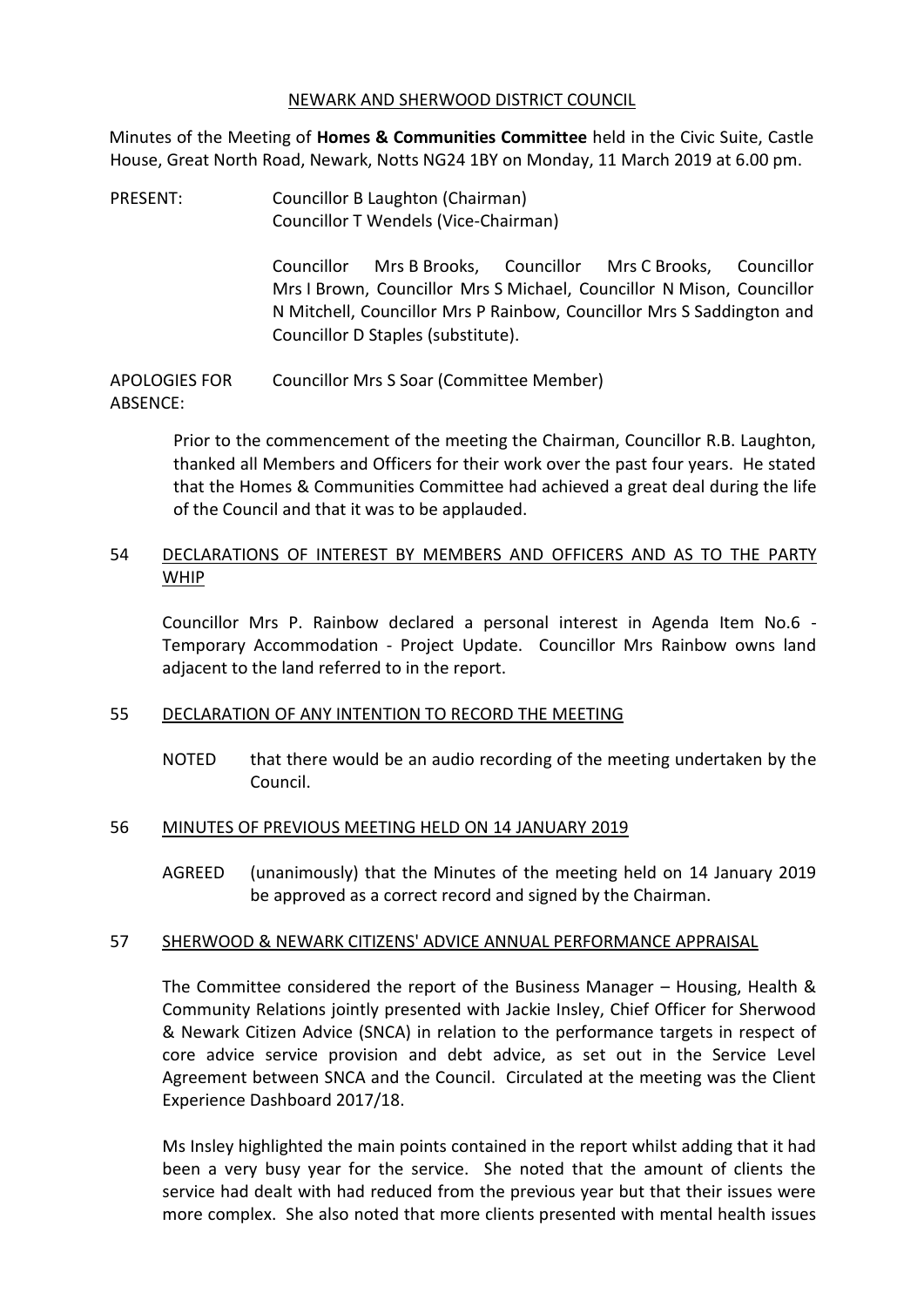and that this was a challenge for the staff to deal with. It was reported that referrals to food banks continued to rise but that some clients did not wish to use the service as they were embarrassed to do so.

Ms Insley advised that the service continued to operate with the use of volunteers, some of which had left in the previous 12 months. A rolling programme of recruitment and training was in operation but that to fully train a volunteer could take up to 12 months. She added that advice over the telephone was continuing but that a web chat was also to be launched in April. Ms Insley stated that the Council's Customer Services Team continued to support the work of the SNCA and that this was invaluable. She added that the SNCA were looking to extend their partnership working with other organisations in order to maintain a sustainable local provision.

In considering the report and presentation Members raised a number of queries. In relation to the lower number of clients seen, a Member queried whether this was due to fewer individuals presenting themselves or whether it was because the numbers had to be managed due to the complexity of their issues. Ms Insley advised that it was very difficult, at times, to manage the waiting area. Some clients may only require a 10 minute interview but other issues may take up a number of hours. In those cases the clients waiting may not be seen and seek advice from a different source.

A Member noted the aborted partnership working with Bassetlaw and queried as to the motivating factor to create the partnership. Ms Insley advised that if a larger organisation was created it offered the opportunity for bigger funding to be bid for. Any additional funding would enable face to face services to be maintained at a local level.

A Member queried the total number of referrals to the service and where they had been referred from. Ms Insley advised that they were from both Newark & Sherwood District Council and Newark and Sherwood Homes. She added that it was hoped that the statistics could be expanded to give a clearer picture as to the nature of the referrals but that at present it appeared that most were in relation to debt.

A Member referred to the use of food banks and cited the case of a resident in the ward she represented. She congratulated the work that SNCA, the Council and Newark and Sherwood Homes did to help the individual concerned.

In summary, the Chairman thanked Ms Insley on behalf of the Committee for her informative report and that he was pleased to see that SNCA working at Castle House continued to assist in the continued improvement of an already excellent service provision, adding that he would wish to see such provision in the Ollerton area of the district.

AGREED (unanimously) that the report, particularly the performance outturns and annual report regarding the provision of core and debt advice service provision to residents in the district provided by SNCA, be noted.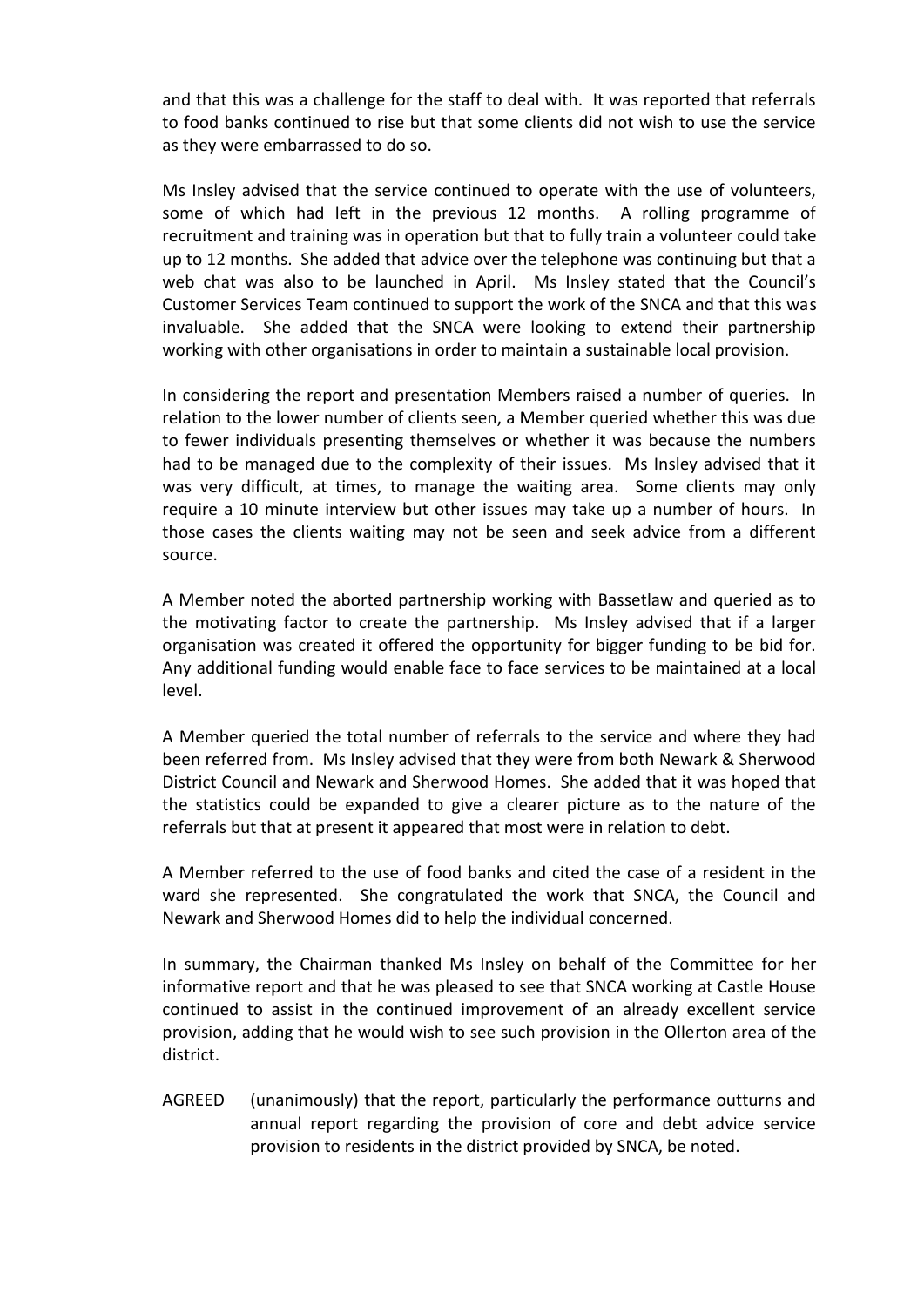### 58 TEMPORARY ACCOMMODATION - PROJECT UPDATE

The Committee considered the report of the Director – Governance & Organisational Development presented by the Business Manager – Housing, Health & Community Relations which sought to update Members on the work being progressed to ensure the Council had appropriate temporary accommodation available to discharge its statutory homeless duties, to meet current and anticipated future demand and determine the long term use of a strategic site, which is allocated for residential development and includes the Seven Hills homeless hostel.

The report set out the duty on local housing authorities in England in relation to securing accommodation for unintentionally homeless households in priority need and those placed in temporary accommodation under an interim duty pending completion of inquiries into a statutory homeless application. The report provided Members with statistical information into homelessness both locally and nationally and the current provision of the Council. Paragraph 4 of the report set out the options for Members to consider, providing information for both re-configuration and redevelopment with an update of the work undertaken by a Project Team assembled to deliver as set out in a project initiation document. A note of the financial implications of managing two hostels was set out in paragraph 7 of the report.

In considering the report a Member commented that she was pleased to see that a new build on the Seven Hills site to provide larger accommodation was being considered, adding that it was likely that this type of accommodation would be more frequently needed as the effects of universal credit increased. The Member also queried whether the assistance with winter fuel costs were paid weekly to those in receipt or in a lump sum. The Business Manager advised that that electricity cards were topped up on a weekly basis for a limited period during cold weather.

In relation to the financial implications a Member noted that the two hostels now appeared to be self-financing/profit making? The Business Manager noted that the rent and service charge did appear to show that but that there was no inclusion of charges for staffing and service provision. This financial information would be considered in further details as part of the developing business case, per site.

The Chairman noted and welcomed the contents of the report and added that the existing preventative work with the SNCA and private landlords must continue.

AGREED (unanimously) that:

- (a) the contents of the report be noted; and
- (b) support be afforded to the project team to continue its work to ensure the Council has appropriate temporary accommodation provision, which includes appraising opportunities for redevelopment on the Seven Hills site with a purpose built temporary accommodation facility and feasibility work to consider possible capital investment at Wellow Green.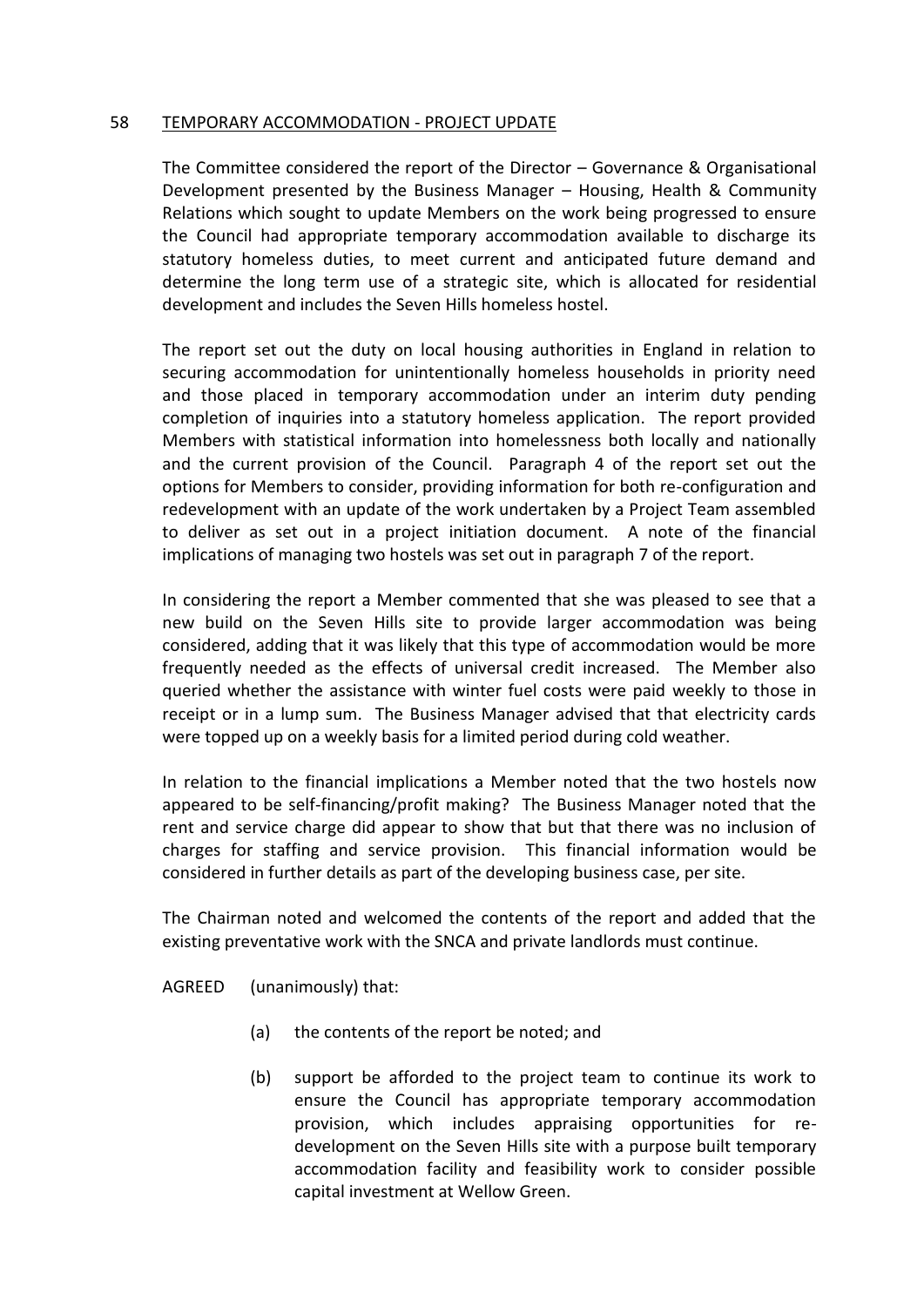# 59 HOMELESSNESS PREVENTION STRATEGY 2019-2024

The Committee considered the report of the Director – Communities & Environment, presented by the Homelessness Strategy & Safeguarding Officer which set out the new Homelessness Prevention Strategy 2019-2024 for approval and to outline its key themes which were informed by the Homelessness Review.

The report set out that a Homelessness Review was jointly commissioned with Mansfield District Council (MDC) and Ashfield District Council as they had become a shared service with MDC in 2015. Paragraph 2.6 advised that a further review was planned to identify gaps in current provision and to take account of the Homelessness Reduction Act 2017 and the implications thereof.

In considering the report Members entered into a debate about the definitions of affordable housing and social housing and how these were often misunderstood. The Chairman provided locations within the district where the Council provided affordable homes and stated that the Council aims to make maximum use of section 106 contributions, securing 30% of affordable housing where possible alongside the delivery of its social housing HRA build programme.

AGREED (unanimously) that:

- (a) the report be noted;
- (b) the Homelessness Prevention Strategy 2019-2024 be approved.

# 60 ALLOCATION POLICY AMENDMENTS INCORPORATING NOTTINGHAMSHIRE'S LOCAL OFFER FOR CARE LEAVERS

The Committee considered the report of the Chief Executive, presented by the Business Manager – Housing, Health & Community Relations which sought to present to Members the proposed changes to the Council's Housing Allocation Scheme to ensure the housing elements of the Nottinghamshire Local Offer for Care Leavers (approved by Policy & Finance Committee on 21 February 2019) could be delivered in Newark & Sherwood.

The report set out that there were approximately 70,000 children in care in England at any one time and the disadvantages they faced when they left care in comparison to their peers. The report set out that it was a requirement of the Children & Social Care Act 2017 for each local authority to publish a Local Offer for its care leaves (18-25 years). The Local Offer should provide information about all available services and support, both statutory and discretionary that would be available to them from each local authority.

The Local Offer was created following discussions at the Nottinghamshire Local Authorities Chief Executives' Group when it was agreed that a joint single Care Leaver Offer for Nottinghamshire would be developed. The document was attached as Appendix B to the report.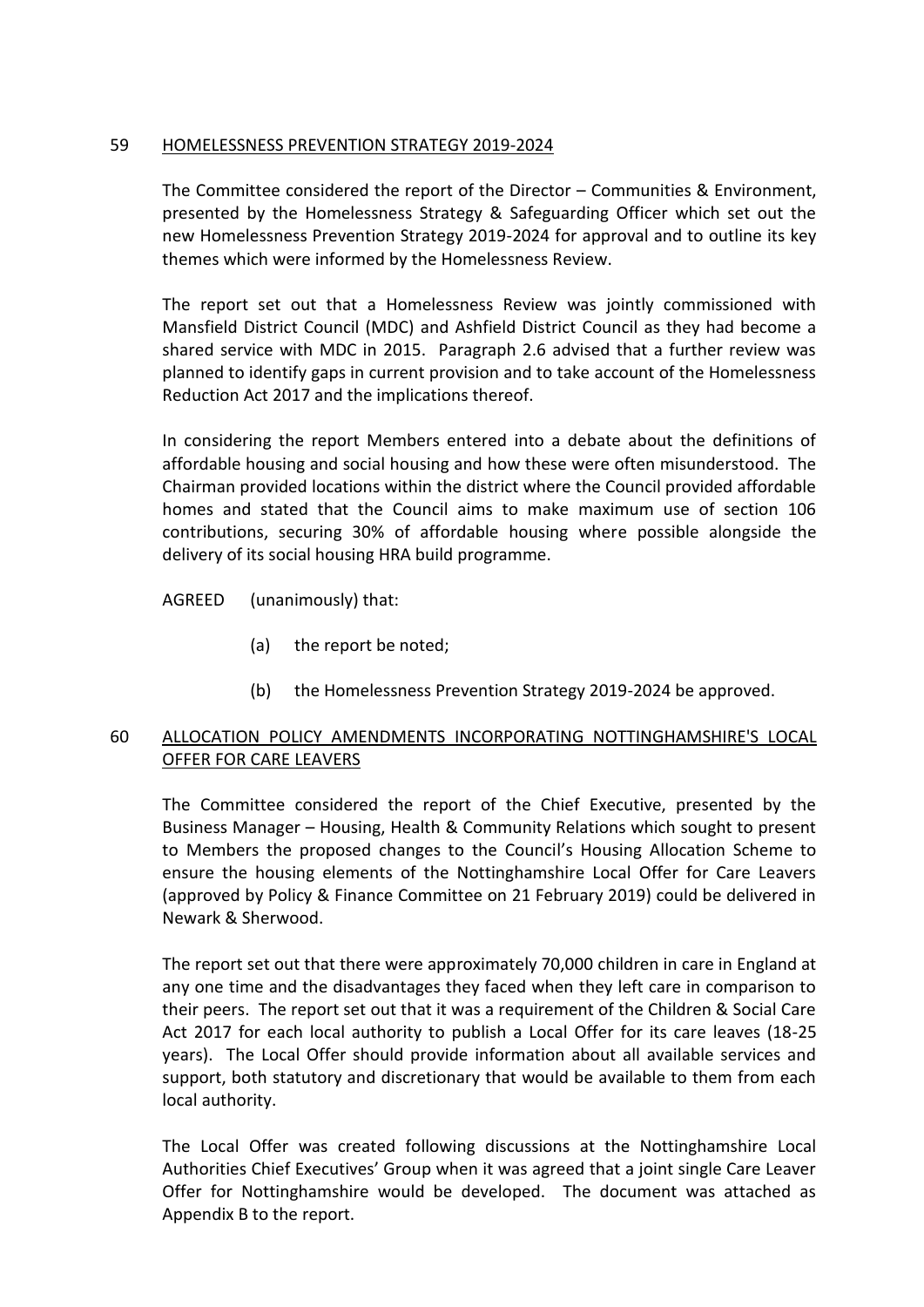### AGREED (unanimously) that:

- (a) the proposed amendments to the Council's Housing Allocations Scheme to facilitate priority being given to care leavers in line with the Nottinghamshire Care Leaver offer be approved in principle; and
- (b) delegated authority be granted to the Director Communities & Environment to approve the final detail of the amendments.

#### 61 DISABLED FACILITIES GRANTS NATIONAL REVIEW FINDINGS - IMPACT ON NSDC

The Committee considered the report of the Director – Communities & Environment, presented by the Business Manager – Public Protection which sought to update Members of the findings of the national review of Disabled Facilities Grants.

The report set out that the University of West of England had been appointed by the Department of Health & Social Care to carry out an independent review of Disabled Facilities Grants (DFG) in England. The review sought to ensure that the home adaptations policy remained fit for purpose and that funds were allocated as effectively as possible. A copy of the Review (in summary) was attached as Appendix One to the report. Paragraph 3 of the report set out how the DFG was currently operated and how it should change in the future. The areas identified were listed as: challenges identified; joining it up strategically; joining it up operationally; distribution formula; updating the regulations; developing a market; tenure issues; common parts; measuring outcomes; and the implications for the Council.

In presenting the report, the Business Manager stated that he was disappointed with the findings of the review. He noted that the grant for adaptations had not been increased for 10 years and that the maximum grant of £30,000 made it increasingly difficult to bring schemes in within budget, adding that NSDC had implemented their own discretionary fund to top-up the £30,000 maximum grant with an additional £10,000. He outlined to Members that each local authority administered their DFG differently and that this would make it difficult to have a single county scheme.

Members raised a number of queries in relation to how the funds were received and then distributed to those requiring adaptations. The Business Manager advised of the changes to the way in which the grant was received and the work undertaken to ensure that the cost of carrying out an adaptation was competitive, ensuring value for money.

In response to a Member stating that the report was only for noting, the Business Manager advised that, to-date, the Government had not responded to the findings of the review they had commissioned. He added that a further report would be presented to Committee once the Government responses were known.

A Member queried whether a means test was carried out prior to the level of grant being determined. The Business Manager advised that adaptations for adults were means tested but those for children were not. He added that it was likely that the